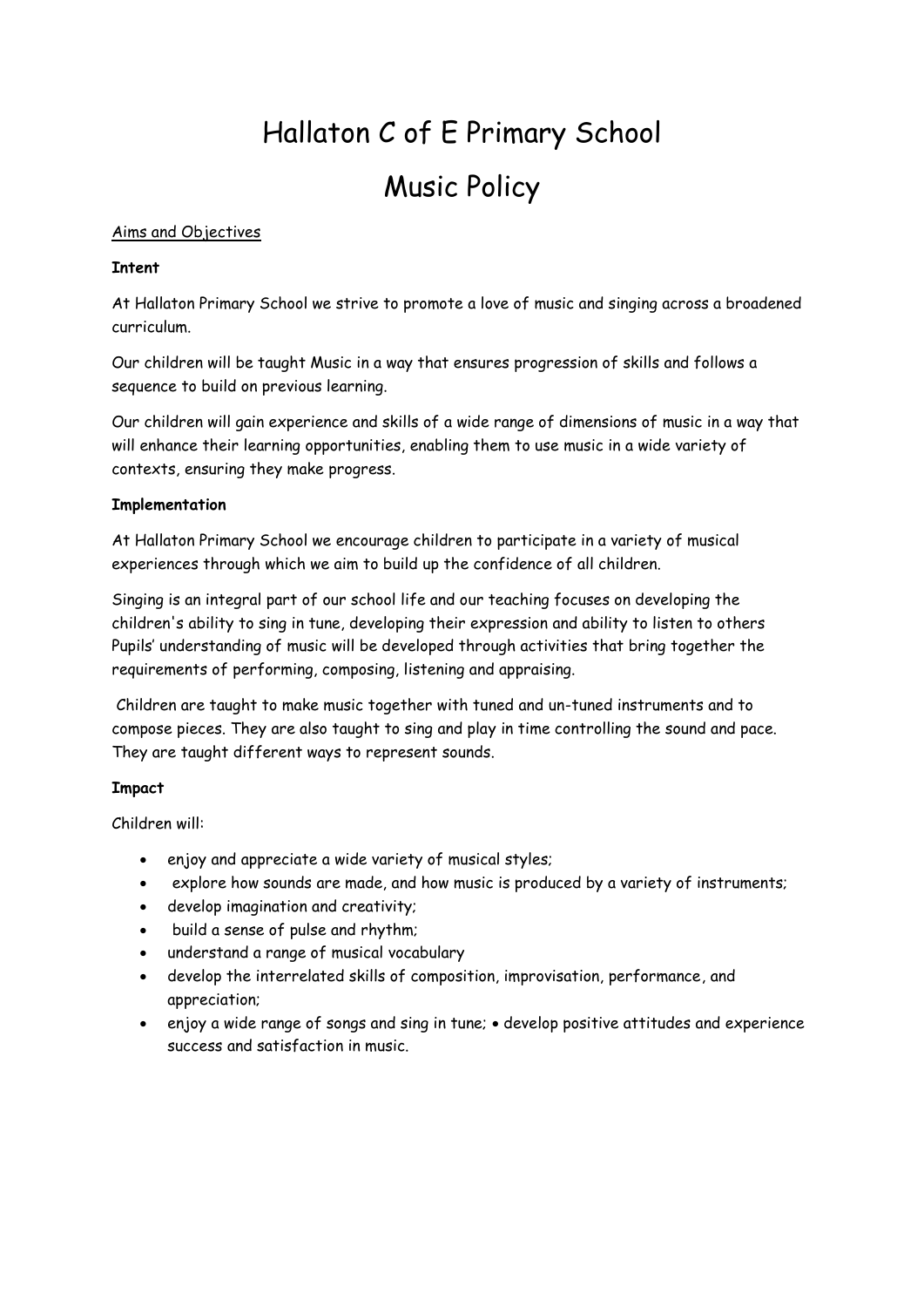## Teaching and Learning Style

### Music Curriculum Planning

### **Key stage 1**

Pupils should be taught to:

- Use their voices expressively and creatively by singing songs and speaking chants and rhymes play tuned and untuned instruments musically.
- Listen with concentration and understanding to a range of high-quality live and recorded music.
- Experiment with, create, select and combine sounds using the inter-related dimensions of music.

## **Key stage 2**

Pupils should be taught to sing and play musically with increasing confidence and control. They should develop an understanding of musical composition, organising and manipulating ideas within musical structures and reproducing sounds from aural memory.

Pupils should be taught to:

- Play and perform in solo and ensemble contexts, using their voices and playing musical instruments with increasing accuracy, fluency, control and expression
- Improvise and compose music for a range of purposes using the inter-related dimensions of music
- Listen with attention to detail and recall sounds with increasing aural memory use and understand staff and other musical notations
- Appreciate and understand a wide range of high-quality live and recorded music drawn from different traditions and from great composers and musicians developing an understanding of the history of music.

## **Music in the EYFS**

The Early Years Foundation Stage curriculum is based on seven areas of learning aiming to promote all aspects of a child's development. Music comes under the 'Expressive Arts and Design' area of learning within 'being imaginative and expressive.' The EYFS curriculum starts from birth and children progress through each stage of development aiming to achieve the Early Learning Goals by the end of their Reception year. EYFS lessons are taught using the "Music Development Matters in EYFS" guidance.

## Being imaginative and expressive:

*Sing a range of well-known nursery rhymes and songs. Perform songs, rhymes, poems and stories with others, and (when appropriate) try to move in time with the music.*

During the Early Years Foundation Stage, children explore, experiment, practise, repeat and consolidate musical ideas and skills through singing, playing and movement; they have access to instruments appropriate to their age. Music by its very nature will develop skills and competencies in other areas of learning.